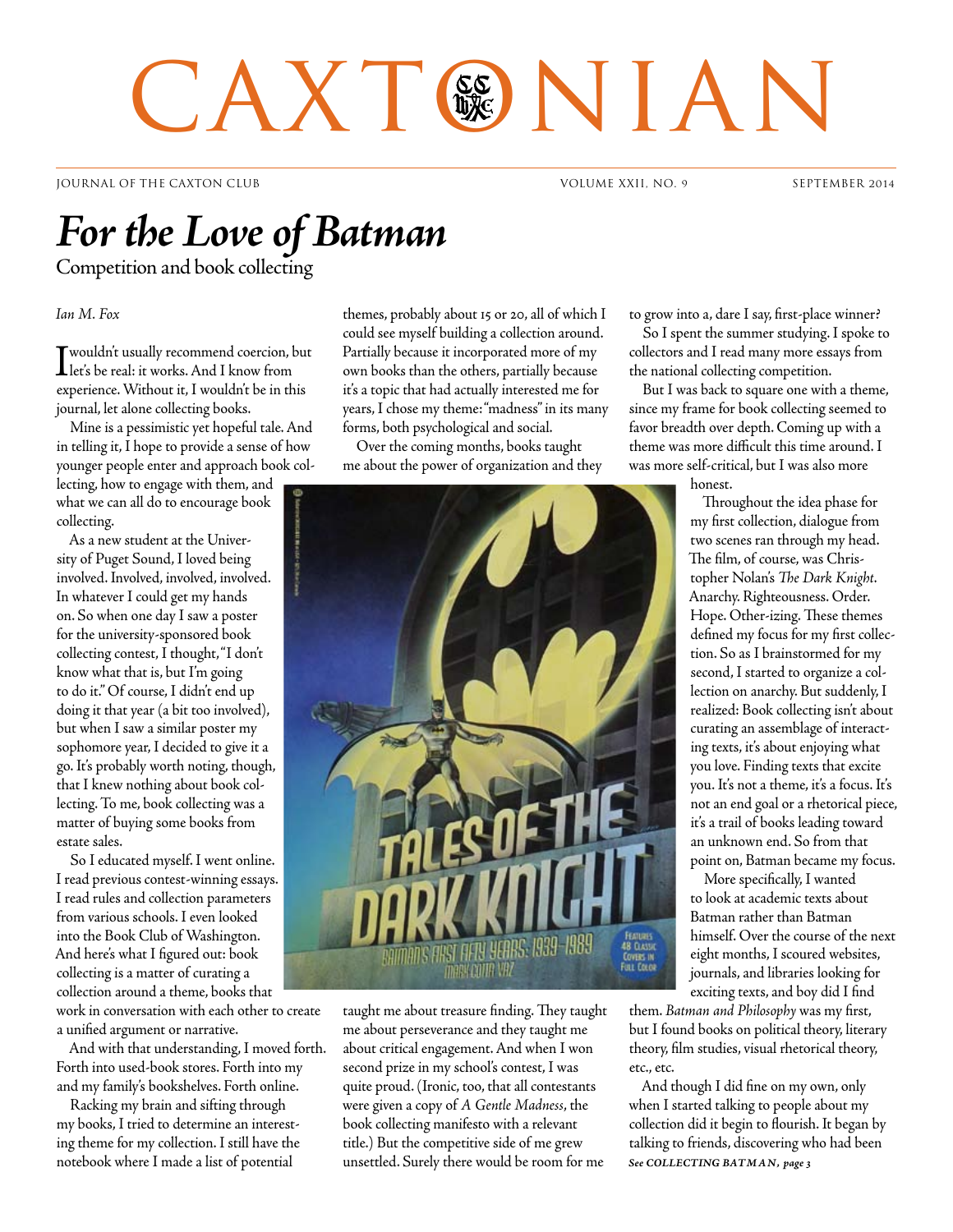

### *Caxton Club,* Founded 1895

**Susan R. Hanes,** *President* **Michael Gorman,** *Vice-President* **Jackie Vossler,** *Secretary* **Don Chatham,** *Treasurer* **Bruce Boyer,** *Immediate Past President*

### *Council*

Class of 2015 **Ed Bronson Jeffrey Jahns Bob Karrow Michael Thompson Steve Woodall**

Class of 2016 **Doug Fitzgerald William Locke Robert McCamant Donna Tuke Robert Wedgeworth**

Class of 2017 **JoEllen Dickie Arthur Frank Tom Swanstrom Josie Tomes John Ward**

### *Appointed Officers*

**Dan Crawford,** *General Manager* **Paul F. Gehl,** *Archivist-Historian* **Hayward R. Blake,** *FABS Representative*

*Committee Chairs*

**Matt Doherty,** *Development*  **Kim Coventry, Susan Rossen,**  *Publications* **Michael Gorman,** *Exhibitions*  **Donna Tuke,** *Membership* **Tom Swanstrom,** *Finance* **Doug Fitzgerald, Bill Locke, Dorothy Sinson***, Friday Luncheons* **Jackie Vossler,** *Programs* **Catherine Uecker,** *Audio/Visual* **Martha Chiplis***, Scholarship* **Charles Spohrer, John M. Dunlevy,**  *Website*

#### *Caxtonian*

**Robert McCamant,** *Editor* **Brenda Rossini,** *Copy Editor* **Patrick Graham,** *Proofreader* **Robert Cotner,** *Founder* **Matthew J. Doherty, Wendy Husser, Paul Ruxin,** *Contributing Editors*

©2014, Caxton Club. The *Caxtonian* is published monthly by the Caxton Club, whose office is in the Newberry Library.

## *Letter from the President*

### Dear Caxtonians,

During my first year as President of the Caxton Club, my objectives were to encourage connections among our members and to strengthen our relationships with other bibliographic organizations. With the commitment of the Council, the Committees, and the members, the Club experimented with new ideas and expanded opportunities for fellowship. In the coming year, it is my hope that we will continue to reach out

and connect with other groups while sharing and learning together.

The September dinner program will feature Dr. Nancy Gwinn, Director of the Smithsonian Libraries. She will be accompanied by several members of the Smithsonian Institution and their guests at our first meeting of the season.

Doug Fitzgerald has joined Bill Locke and Dorothy Sinson as Co-Chairs of the Luncheon Program Committee. They are planning another series of fine programs. We continue to encourage members of the Union League Club to attend these meetings.

Three special-interest groups were organized last season. The Book Arts Group sponsored an evening at the Chicago Botanic Garden and has planned more outings. Junie Sinson is leading the new Literature Group, and Phil Liebson is planning an event for the Sciences Group. I invite you to explore the opportunities offered by these groups.

The April 2014 Symposium at the University of Wisconsin – Madison was the first to be held away from Chicago. Caxtonians Michael Thompson and Jackie Vossler worked with Marcia Reed



of the Bibliographic Society of America and Robin Rider of University of Wisconsin Libraries to assemble a remarkable panel of speakers for "Bibliography, Collections, and the History of Science." The next Symposium will be back at our Newberry home with Paul Gehl serving as Chair. A strong Committee is already at work, ensuring that it will be another successful event.

The Grants Committee, under the leadership of Martha Chiplis, enlarged the scholar-

Clauson Bridget Clauson

ship program to provide five grants to exceptional students at universities in three states. We can be proud that the Caxton Club is expanding its support of those studying in the bibliographic fields.

After ten years, Skip Landt will be stepping down from his position as Chair of the Membership Committee. Skip's dedication to the Club has resulted in more than 150 new members during his tenure. I am very pleased that Donna Tuke has agreed to be the new Membership Chair.

As President, I remain committed to forging new relationships and building on long-standing ones. I encourage you to participate in interesting programs, stimulating excursions, and meaningful collaborations as we celebrate the Caxton Club's first 20 years of its second century. Be ready for a surprise or two!

Sincerely,

Susa P. Stener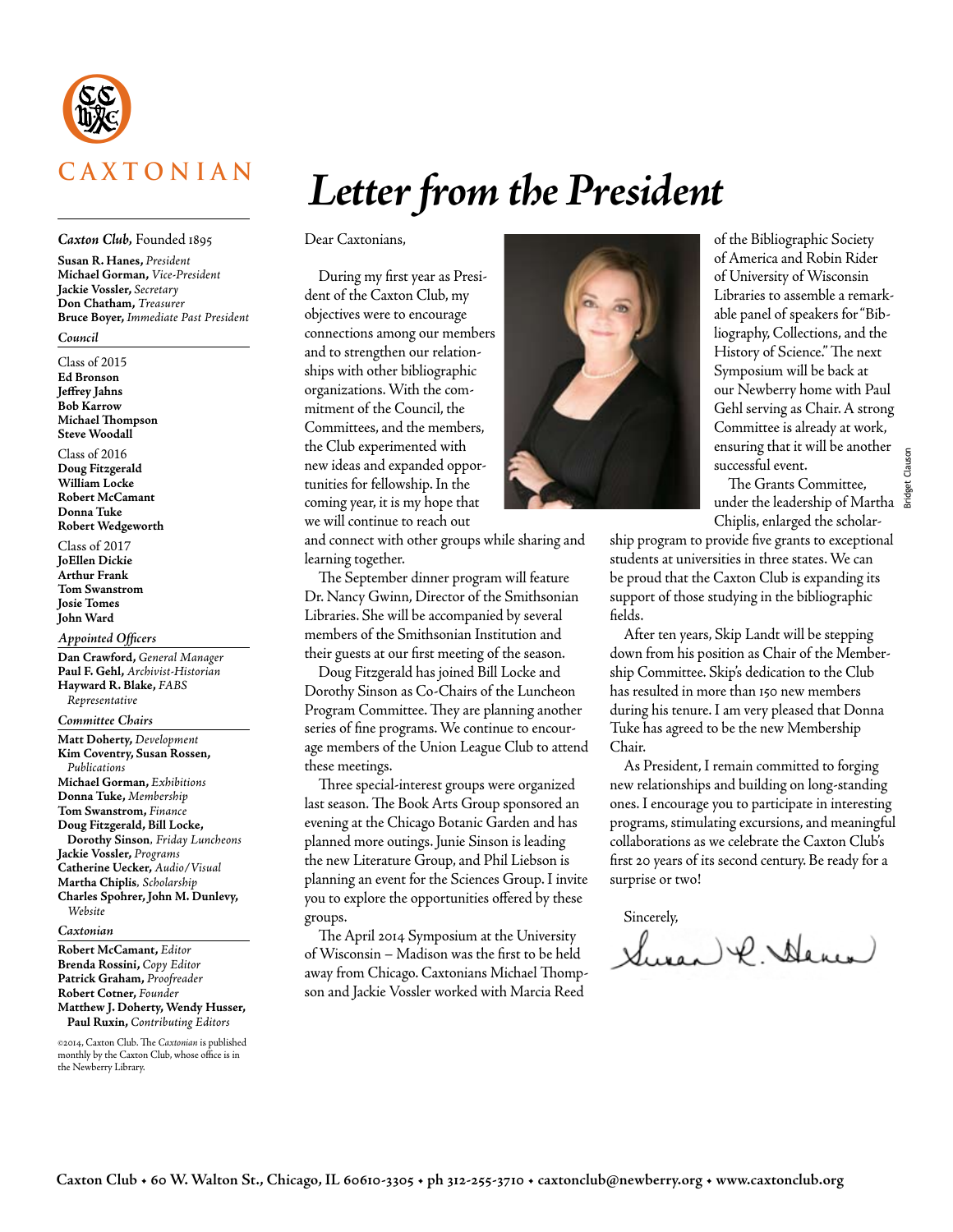### *COLLECTING BATMAN, from page 1*

an undercover comics fan all along, and really trying to understand what about this character drove me. But there were two interactions – neither with friends – that invigorated me and shook up how I saw my studies.

The first came from a book. My favorite book in the collection was (and still is) *Hunting The Dark Knight* by Will Brooker. I'd already read a couple of Brooker's books, and for some reason his academic focus resonated with me. His comingling of cultural studies and literary studies was a fresh take on Batman, but more importantly it was the kind of thing I'd been searching for. So one day I worked up the courage to send the man an e-mail, as he currently teaches in England. One day goes by: nothing. Two days: nothing. Three days: nothing. Then the next week, after I'd nearly forgotten about the e-mail, I pull up my e-mails to a message from "Prof. Will Brooker." I was in awe. I couldn't even muster the courage to open it for another half an hour. What I found when I did open it, though, was that he was kind and knowledgeable, as well as very encouraging. I got two things from this correspondence. The first was merely a great list of recommended books. He knows the discipline inside and out, and his recommendations provided deep insight into his inspiration and into the field. The second, though, was validation and excitement. Suddenly this figure became a real human being. Suddenly studying Batman became more legitimate.

The second interaction came from a library. Collins Memorial Library, the library at the University of Puget Sound, had works by professors on display, and scanning the collections as I often do, I came across *Classics and Comics*, to which a professor at UPS had contributed a chapter. Out of elation I immediately emailed him, and within a week I found myself in his office. It felt like the cosmos had aligned – not only did his partner somehow know my sister, but he also gave me a fresh perspective on comics studies at a time when I was beginning to feel Batmaned out. He not only gave me a push I needed for my collection, but rekindled my hope and passion for academia.

After all this research, I had a collection I was proud of. Not complete by any means, but 27 books that I could call my own (one of them, in fact, I had edited and printed myself ). So in March 2013, I submitted my materials for my second book collecting contest, naming my collection after Brooker's central text. "Hunting the Dark Knight: Books About Batman" alludes both to Brooker and to the hunt for that ever-elusive next book, that first

edition, that signed copy.

When the day of the ceremony finally arrived, I put on my bow tie and nervously entered the room with the other contestants. I'd lived and breathed my book collection for a year leading up to this, so naturally I was anxious about the outcome – I didn't want my work to be in vain. As they started to call out the award winners, my name wasn't called. Third place, not me. Second place, not me. From

tension and disappointment I became cynical, doubting myself and my collection. But suddenly there was applause. I looked up to see the presenter looking at me, smiling as everyone clapped, motioning for me to join her up front. In a daze, I stumbled forward, shaking as they read their award justification. I had won first prize in the contest – literally a dream come true.

I was proud, but as time went on and as more and more people heard about my award, I began to feel uneasy. Many of my friends have read comic books since they were little, but here I was having almost never read one before the book collecting competition came along. To a large extent, I am an outsider to the comics community, feeling like I'd infiltrated it to become one of its public faces (at least in my social circles). I felt slightly guilty, as if I had exploited this community that gave me so much.

But that exact point is how I got over this guilt. Researching Batman became a deeply personal journey for me. It placed my academic work in context and gave it an application; it prompted candid conversations about the power of storytelling; and it was just a lot of fun. Even if I began my journey for the competition, it ultimately became about passion. My love for the character and for the comics community are genuine.

To those who are still hoping to start collecting, my only advice is to follow your passion. Follow it until there's no more path to tread – and then forge your own path. Sometimes you'll be discouraged, sometimes you might even get bored. But push through. Nothing is more fulfilling or satisfying than



learning about what you love – you might even get some cool books along the way. I know it's vague and I know it's a cliché, but it's the truth.

To those who are hoping to foster new, young book collectors, I also have a few pieces of advice. First, allow newcomers to find their own path. It's important that they discover what they're passionate about, whatever that is, on their own. Second, support them. Whatever their

passion is, kindle it. Show them it's a great thing to follow it. I took a lot of initiative in doing so much research, but it would have been great to have had contact with an experienced collector. So if you get the opportunity, answer questions, provide resources, give advice, and maybe even take the person to a bookstore if you're personally involved with him or her.

 $\mathbf{B}$ ut to be frank, I never would have entered the competition if it weren't for the money. It's an unfortunate truth, but I was lured into this world. I like to think that it's not necessary for others, but who knows? Competitions are good ways to expose people to book collecting (even free competitions through public libraries could be good), and they introduce an element of rivalry that may be healthy. I know it's kind of pessimistic that people might not find out about book collecting on their own, but from my experience, it's true. And if that's how we can get more young folks involved, maybe we'll just have to buckle down and do it. If it can lead someone on a path as fulfilling as I've found mine, it'll be worth it.

§§



*Ian Fox is majoring in English at the University of Puget Sound in Tacoma, Washington. He won first prize in the 2013 student book collecting contest sponsored jointly by the University of Puget Sound and the Book Club of Washington. This article first appeared in* The

Journal of the Book Club of Washington*, Spring 2014.*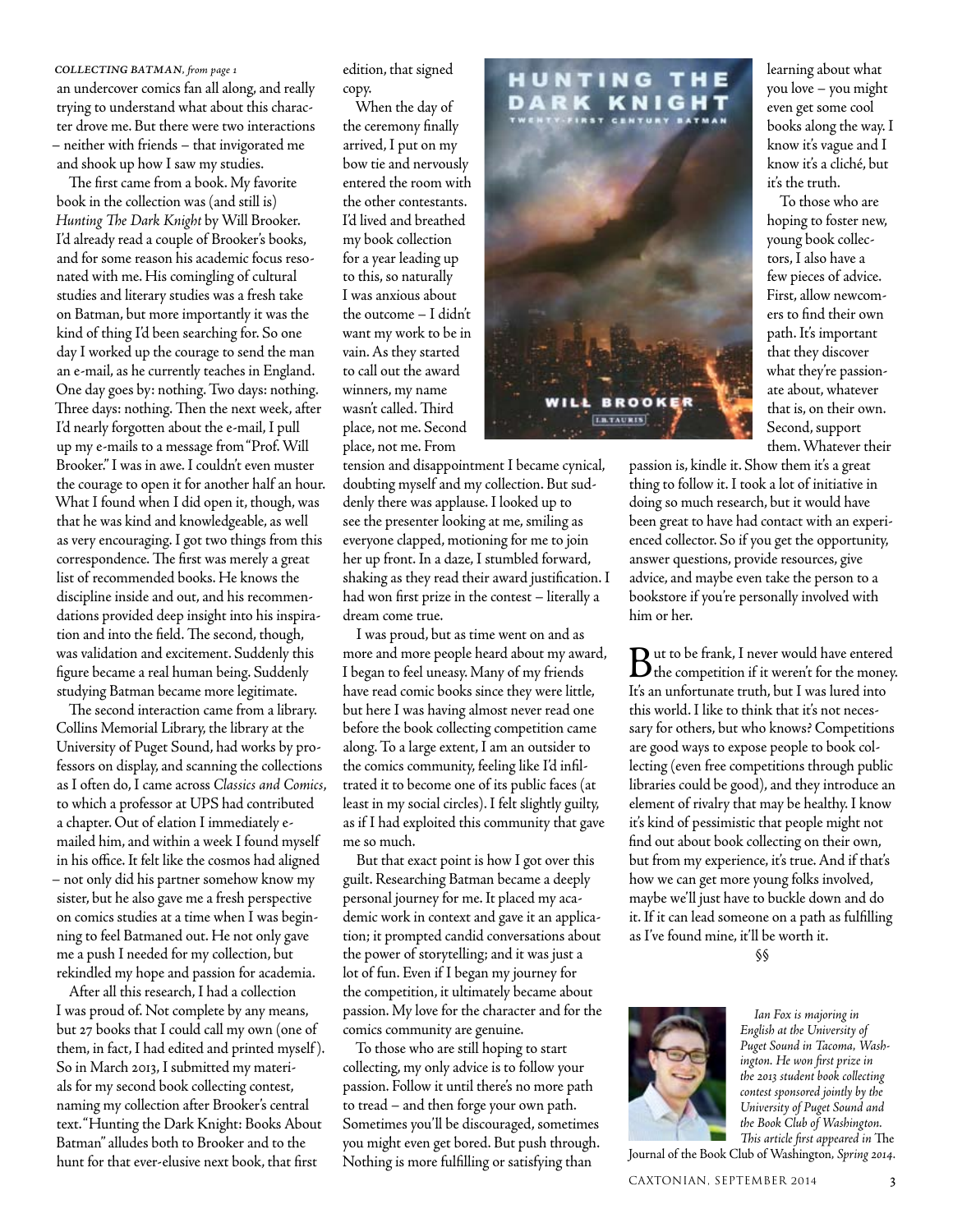## *Remembering Wilbert Seidel, '64 (1909-2014)*

 $\mathrm{M}$ / $\mathrm{l}$ lbert Albert Seidel, a member of the Caxton Club since 1964, died at his longtime Evanston home on July 28, 2014. He was the subject of a May 2009 "Caxtonians Collect" column.

He was born September 29, 1909, in Joplin, Missouri, and was raised in Freeport, Illinois. His family moved to Chicago in 1927 when his father, the Rev. Louis Seidel, received a call to St. James Lutheran Church.

He remembered how strange it was when, as a boy during World War I, he heard his parents, who spoke German with the family, speaking English on the street to avoid arousing suspicion or malice. When the armistice was announced, he recalled joining the spontaneous neighborhood parades.

Seidel showed an early talent for art, but professional prospects in small-town Freeport were limited. The move to Chicago at age 18 changed his life. He enrolled at the Chicago Art Institute and graduated in 1931.

He received his B.S. from Northwestern University in 1935 and his M.A. in the history of art in 1942. He taught at NU from 1939 to 1977, retiring as professor emeritus. In the 1940s and 50s he established the first NU courses in graphic arts/printing and the history and practice of letter forms. He became the first chairperson of the department of art when the till-then single department was split in two in 1972. He was also director of university publications from 1956 to 1965.

Before beginning his teaching career, Seidel spent several years as publication designer for Jewel Tea Company in Barrington and as Art Director of *Rotarian* magazine.

He served in the navy for the duration of World War II and was stationed at Great Lakes in North Chicago, where he did architectural drafting, drew maps, and designed visual aids for service schools. In hopes of CAXTONIAN, SEPTEMBER 2014  $\overline{4}$ 



avoiding combat, he also became certified in principles of camouflage at the School of Design in Chicago (later IIT) under the direction of László Moholy-Nagy.

In 1942 Seidel married Winifred Case, also a Chicago-area artist. They collaborated on many art as well as literary projects until her death. (She died in 1999.) In 1947 they moved to Evanston and became members of All Souls Unitarian Church. Seidel was head of the architecture committee for design of the new building on Ridge Avenue in 1955-58. In 1963 he became one of the founding members (until now the last surviving one) of the Lake Shore Unitarian Society in Winnetka, where he and his wife were active for many decades.

Seidel received a Ford Foundation Grant in 1951-52 to help revise the NU Department of Art curriculum in theory and practice and visited art departments around the country to observe methods of teaching design. During this time he spent several months studying with Josef Albers at Yale University and became especially interested in the study and teaching of color.

He came from a musical family and he and all of his siblings became members of the Chicago Bach Chorus from the time of their arrival in Chicago until it was disbanded at the start of WW II. He often enjoyed telling about the thrill of hearing Rachmaninoff play his own Piano Concerto no. 2 in C Minor (opus 18) at Orchestra Hall in 1932 and reported that the audience stood on their seats clapping.

Seidel was nominated to join the Society of Typographic Arts in 1939 when he was only 30. Chicago calligraphers will find it interesting that he was in the first Newberry Library Calligraphy study group conducted by Ernst Detterer for the Society and developed a lifelong interest in the history of letterforms. He was an early member of the board of directors of the Evanston

Art Center. He had a life-long interest in questions of religion and philosophy and was for many years a faithful attendee of courses at Common Ground in Deerfield.

He is survived by a son, Mark, of Tübingen, Germany, and a daughter, Renata, of Washington, DC. §§

> We are sad to note the passing of **Sheila von Wiese-Mack '12**

 who died on August 13. A remembrance will be published in a future issue.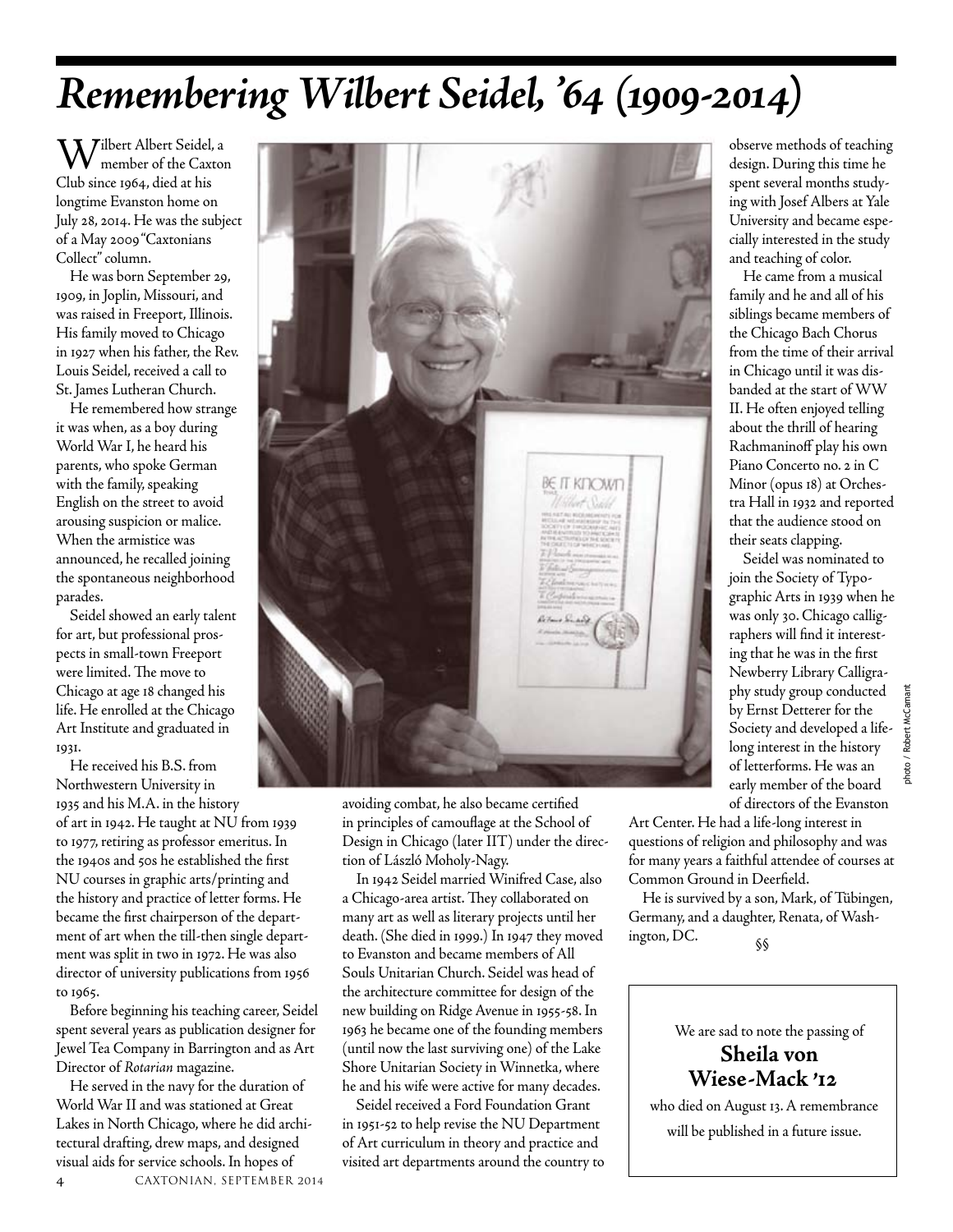## *Remembering Bill Mulliken, '93 (1939-2014)*

Bill Mulliken, who died on July 17, was mainly known to the rest of the world as an Olympic swimmer, the one who came from obscurity in the 1960 Olympic Games to win a gold medal in the 200-meter breaststroke. But he was also a serious book collector.

The *Caxtonian* published a "Caxtonians Collect" column about him in 2006, written by Kathryn R. J. Tutkus. She wrote: "His primary collecting goal 'is to get a copy, or some resemblance of, every book that Abraham Lincoln had available to him before he was 21 years of age.' The list is well documented. 'He lived in Indiana from the time he was 7 until he was 21 when his family moved to Illinois, and he made a comment to a number of people that he had read every book within 50 miles. In those days when someone died they listed all the books, typically 4 or 5, in the probate inventory. The list is easy to get, and there are about 27 books on it.

" 'But one book,' he continues, '*The Kentucky Precept*, is quoted numerous times in Lincoln literature and is extremely rare. There are three copies in existence; the Lilly Library in Bloomington, Indiana, has the one that Lincoln used. It has Farmer Crawford's name in the front of it. That is who he borrowed it from. So I have had to settle for a Xerox of a microfiche copy of *The Kentucky Precept*.'

"Another of the books is the King James version of the Bible. 'We know that because Lincoln's speech patterns come from the King James version. The records indicate that he had commentary by a particular minister. When I keep score on my 27, I say *Kentucky Precept* – I've already got as good a copy as I am going to have. For the King James Bible, I need the right version of the comments.'

'' 'He grew up in such a sparsely populated area!' Mulliken is warming to the question. 'Who did he ask questions of? He is the most articulate American speaker ever. He wrote his own speeches. You're going to have to go a long way to beat the Gettysburg Address or the Second Inaugural. What he said casually was unbelievable and yet he went to school for less than 2 years."

Mulliken had an admirable after-sportsfame career, too. After graduating from Miami of Ohio, he went on to Harvard Law School and a few years at Winston and Strawn. He then became general counsel of Chemcentral, a chemical distribution firm.

He told Tutkus: "The best part of being



photo / Robert McCamanthoto / Robert McCamar

general counsel is you only have one client. The worst part of being general counsel is you only have one client. I realized early on I was not interested in playing the billable hours game. When you're in-house you're able to follow through on stuff in a way that you can't when you're billing from the outside. If I got a problem that required it, I might stay on it for two months after the case was settled to make sure it would never happen again. You can't do that in private practice." He admits that working for a large chemical firm has its complexities, however. "One of the hardest things I had to do was try to deal with people who had a loved one who died of cancer. Often I felt something should be done for the people that had suffered a terrible loss, and if my company was responsible, I would try to make it right. If my company was not responsible, I would defend vigorously."

He joined the Club in 1993, and served on the Caxton Council, and as chair of the Membership Committee.

Tutkus also got an interesting take on the Olympic story for the *Caxtonian*: "Do you know what they call being in 'the zone' in athletics? When you go into this thing you can't do anything wrong. All of a sudden you're invincible. In the semifinals of my event at the Olympics I was next to a Japanese guy, Yoshihiko Osaki. We're at the last turn and he's ahead of me by about a half a body length and I made the turn and when I came off the wall I knew I could beat him. Partly, I thought about the fact that two of my very good friends on the national team going to Japan

the year before had been beaten miserably by the Japanese. Before I left for the Games they told me 'you've got to do one thing for us, you've got to beat one Japanese swimmer. We don't care which one you beat, just beat one.'

"So partly I thought I have to do it for Ron and Fred. I do this thinking while I'm under water. I take one long stroke and come up. I was ahead by half a body, and I just held my position. I could feel him working and I knew exactly where he was and I could even feel his pain. So I won the race. The next night at the finals he was so taken by the fact that an American could beat him that he was probably a bit psyched out.

"After the semifinal race I was interviewed by the Japanese press and they asked me how fast I thought the winner would have to go. I told them a time that was two seconds faster than the world's record and I didn't do it to try and psych him out or anything. I really thought that's what it would take.

"In the ready room there are all 8 finalists. Yoshihiko Osaki came up to me. He didn't really speak any English at the time, but he blurted out '2:34.5' and pointed at me. I say 'No, no, no. I think you're the one.' I didn't think that I could beat him. It hadn't occurred to me. But there was one other piece of the puzzle." Then the world record holder came over and tried to to put a psychological move on Mulliken. "I realize that he must be scared of me. He's wasn't talking to any of the other guys. So instead of psyching me out it was like the biggest lift I could've had."

§§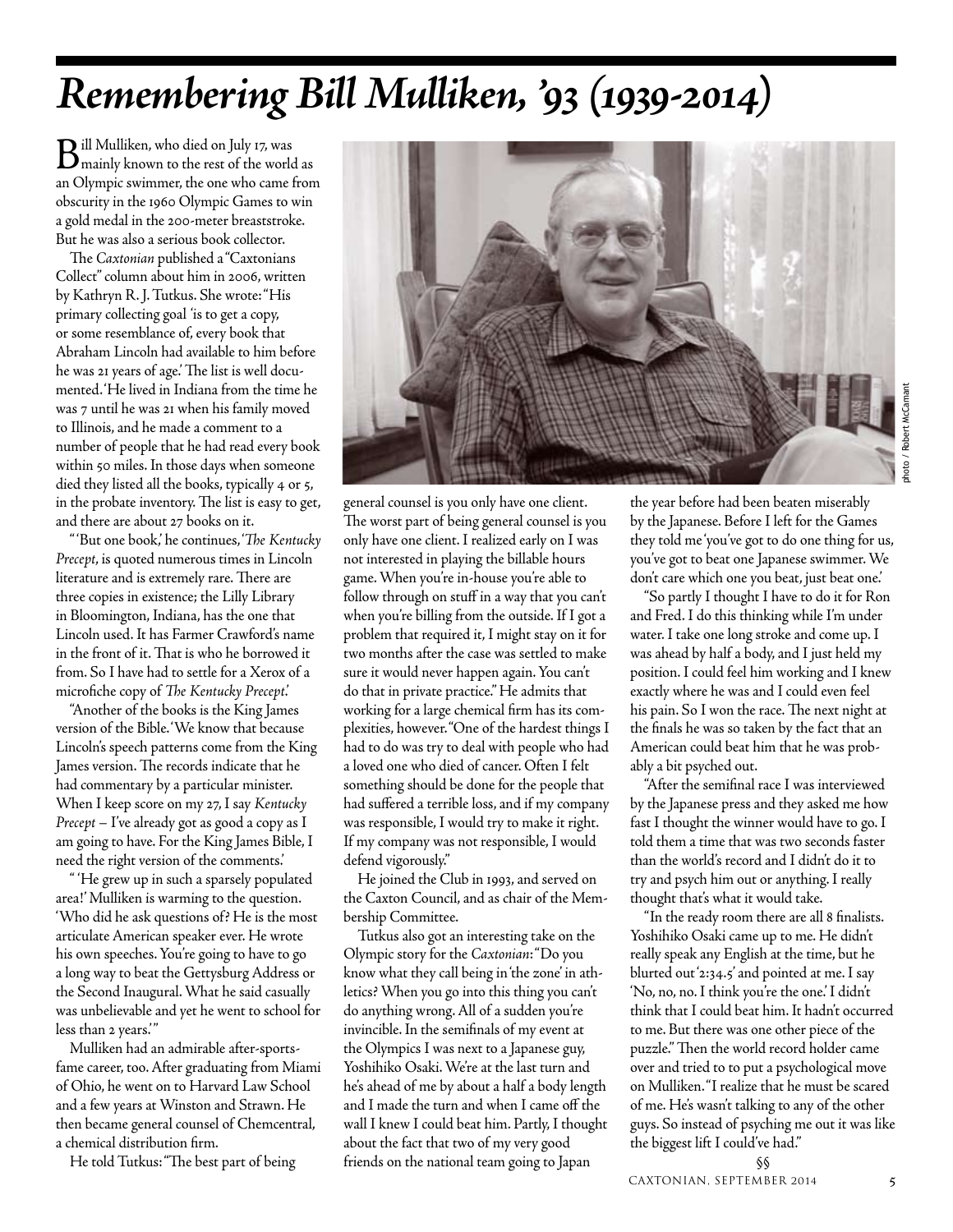## **Book and manuscript-related exhibitions: a selective list**

*Compiled by Lisa Pevtzow* (Note: on occasion an exhibit may be delayed or extended; it is always wise to call in advance of a visit.)

**Art Institute of Chicago**, 111 S. Michigan Avenue, Chicago, 312-443-3600: **"Around the World in Travel Sketches"** (selection of sketches from artists and architects offers insight into the travelers' personal experiences and their visual responses), Ryerson and Burnham Libraries, through September 1. **"Joseph Koudelka: Nationality Doubtful"** (vintage prints, period books, magazines, and other materials by the Czech-born French photographer), through September 21. **"What May Come: The Taller de Gráfica Popular and** 

**the Mexican Political Print"** (posters, prints and illustrated publications from the most influential and enduring progressive printmaking collective of its time), through October 12. **"What Did Renaissance Printmakers Make of Antiquity?"** (prints

featuring Renaissance artists' attempts to understand ancient sculpture and recreate lost paintings), through November 13.

**Chicago Botanic Garden, Lenhardt Library**, 1000 Lake Cook Road, Glencoe, 847-835- 8202: **"Ex Libris: Bookplates Through the Ages,"** through November 9.

**Chicago History** 

**Museum**, 1601 N. Clark Street, Chicago, 312-266-2077: **"Vivian Maier's Chicago"** (Maier spent her adult life as a nanny but devoted her free time and money to photography), ongoing. **Columbia College Center for Book and Paper Arts**, 1104 S. Wabash Avenue, Chicago, 312- 269-6630: **"Papercuts: The Contemporary Art of Papercutting"** (more than 30 works in paper that range from narrative commentaries to structural abstrac-

tions and complex

6



*Newberry Library: Chicago, Europe, and the Great War* "Joan of Arc Saved France" poster. Case Wing oversize D522.25 .W67 1914 no. 1

installations), September 18 to November 8.

**Harold Washington Library Center,** 400 S. State Street, Chicago, 312-747-4300: **"Vivian Maier: Out of the Shadows"** (silver gelatin prints of images selected from the book *Vivian Maier: Out of the Shadows* by Richard Cahan and Michael Williams), Special Collection Exhibition Hall, ninth floor, through September 28.

**Loyola University Museum of Art**, 820 North Michigan Avenue, Chicago, 312-915-7600: **"Crossings and Dwellings"** (historical maps, books,

> objects, and textiles that tell the story of Jesuits and women religious who served indigenous and immigrant populations), through October 19. **Newberry Library**, 60 W. Walton Street, Chicago, 312-943-9090: **"Chicago, Europe, and the Great War"** (materials that tell the story of Chicago's many and varied connections to the conflict), September 17 to January 3, 2015. **"Ameri-**



*Art Institute: Joseph Koudelka* Ireland, from the series Exiles, 1972, printed 1987/88. © Josef Koudelka/Magnum Photos. Courtesy Pace/MacGill Gallery, NYC.



from the Navy SEAL Museum), ongoing. **University of Chicago, Joseph Regenstein Library Special Collections Research Center Exhibition Gallery**, 1100 E. 57th Street, Chicago, 773-702-8705: **"Researching Mexico: University of Chicago Field Explorations in Mexico, 1896-2014"** (correspondence, diaries, photographs, sketches, recordings, and objects

about Mexico generated and collected by scholars since the late 1800s), through October 4. **Woodson Regional Library**, 9525 S. Halsted

Michigan Ave., Chicago, 312-374-9333: **"SEAL The Unspoken Sacrifice"** (features photographs from Stephanie Freid-Perenchio's and Jennifer Walton's 2009 book and artifacts on loan

> Street, Chicago, 312-747-6900: **It's All About the Hats** (African American women in their Sunday hats, photographed by Michael Bracey), through September 30.

Send your listings to lisa.pevtzow@sbcglobal.net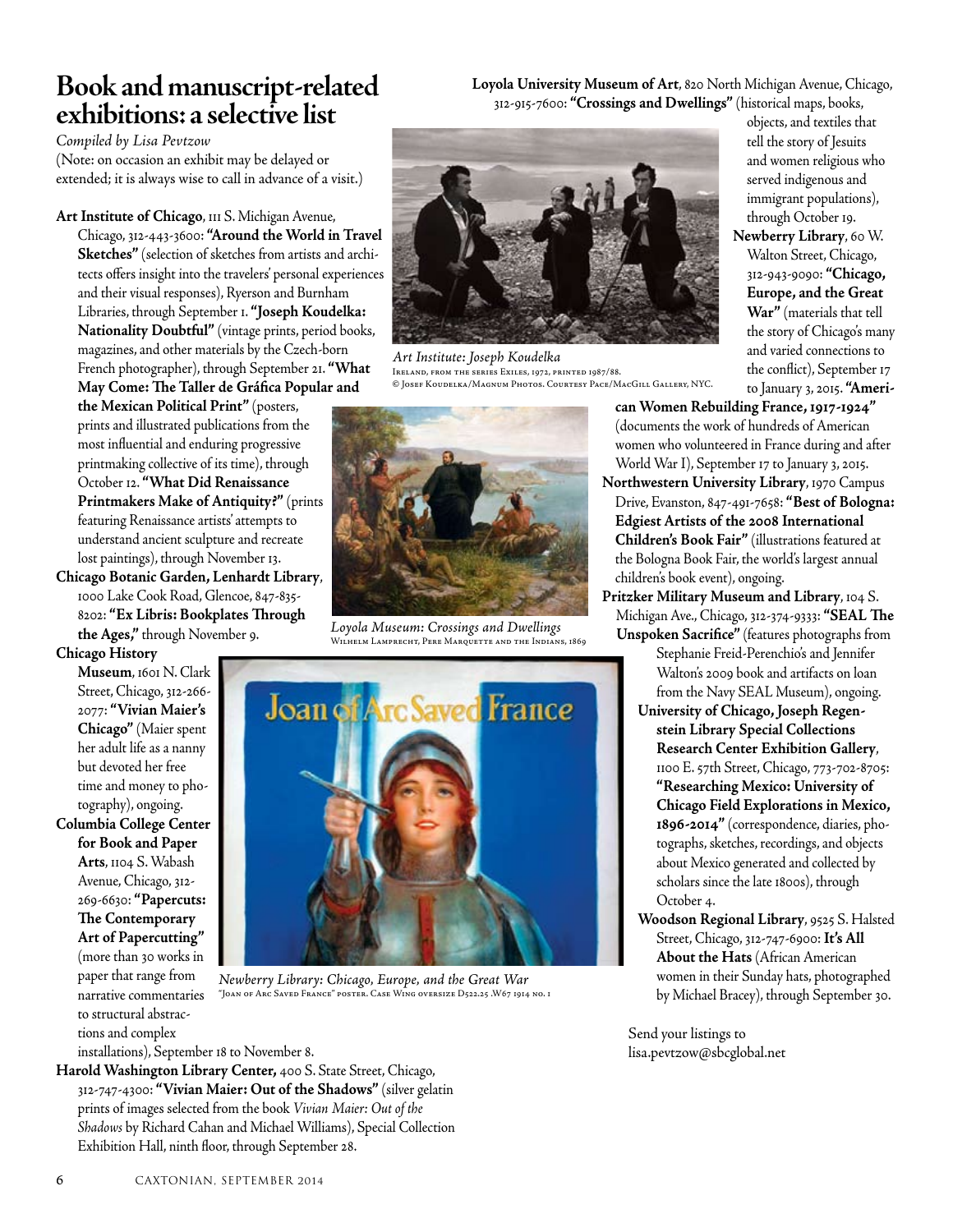## *Caxtonians Collect: Donald Terras*

*Interviewed by Robert McCamant*

Donald Terras found his life's work in 1983. He had known for some time that his passion was helping people understand culture through the use of artifacts. That had propelled him through graduate school in anthropology at the University of Wisconsin in Milwaukee, where the excitement had been working at the Milwaukee Public Museum.

After schooling, he cobbled things together working a bit at the Evanston Historical Society (now Evanston History Center), writing a few articles, and working at the Field Museum. Then he returned to Milwaukee for a time and taught in the museum studies program.

(Flash back to 1976. The country is flush with bicentennial excitement and grants are being handed out freely. Some people looked at the crumbling Grosse Point Lighthouse in Evanston and proposed its preservation as a landmark history site. They got enough federal funds to come up with a sophisticated plan for its rehabilitation.)

Now it's '83. The funds may have dried up, but the plan is complete. Let's hire somebody to raise the money and follow the plan! Enter Donald Terras. "I had no idea how I would be sucked into the vortex of the maritime heritage community," he says. He makes another comparison: "Look at it this way. I bought in when the stock had been beaten up. There was plenty of room for development. We had the plans, but needed to cut them back a bit to suit the times and start

prospecting for funds." Gradually the funds were found, and the lighthouse was opened to the public. "I learned more about the lighthouse, too," he says. "It turns out to be one of the last remaining significant structures marking the maritime history of Chicago." At this juncture, the adaptability and foresight of the governing board was crucial. "They somehow intuited that if I got involved in related projects, it would come to benefit ours. So I was guest curator of a couple of exhibits at the Shedd Aquarium, which expanded our connections. I was also on the steering committee to establish a National Lighthouse Museum in New York City, which just opened. It all added up."

He also joined the faculty of Northeastern Illinois University. He taught in the anthropology department, but the courses were right up his alley, relating museums to instruction. The idea of a book about the lighthouse came up, and he decided to write one on his own time. *The Grosse Point Lighthouse, Evanston,* 



*Illinois: Landmark to Maritime History and Culture* turned out to be a good book, one that received several awards. "Around Northeastern, I got the nickname 'Lighthouse Professor.' " There were interviews and publicity, which drew attention to the lighthouse.

He wrote another lighthouse book (*Lighthouses of Chicago Harbor: Their History, Architecture and Lor*e), this time about many of the other lighthouses in the region. With his growing body of knowledge about maritime history and the significance of lighthouses, he and the board decided that Grosse Point Light might be considered for National Historic Landmark status by the federal government, and the experience writing the books made it seem feasible to prepare the elaborate nomination. "Ours was the seventh lighthouse to get landmark status," he says. "And although they

now have a dozen NHL lighthouses nationwide, Grosse Point Light was the first of only two designated on the Great Lakes." (The US has about 2500 National Historic Landmarks, but more than 90,000 properties are listed in the National Register of Historic Places.)

The lighthouse is supervised by an Evanston unit of government known as the Lighthouse Park District of Evanston. Residents of the area around the lighthouse (whose park grounds also contain the Evanston Art Center and a beach) support it with a modest tax fee, and the remainder is raised by Terras and the board of the District through their Lighthouse Preservation Fund.

All along, Terras had been reading books by Sir Arthur Conan Doyle, and becoming actively involved in the Chicago-area Sherlockian groups Hugo's Companions and Hounds of the Baskerville *[sic]*. In fact, he became president of the former group in their 50th year of existence and suggested they put out a book to commemorate the anniversary. "As president, I essentially acted as publisher and also contributing editor. It turned out to be a huge amount of work. It's amazing how much harder it is to get other people to write chapters of a book than it is to write a whole book yourself," he quips. Cross-membership between these groups and the Caxton Club led to his discovering us and subsequently joining.

He showed me his eight-shelf bookcase of Holmeseana. "Mind you, I'm

not a collector," he says. "This is just a basic research library." When Caxtonian Fred Kittle gave his Doyle collection to the Newberry, Terras was the natural person to propose and produce a book in honor of the occasion. The result was *Sir Arthur Conan Doyle and Sherlock Holmes*, published by Northeastern Illinois University Press. "I guess some people might say I like to write books more than collect them. Really I'm an opportunist when it comes to purchases. Whereas some people go into a used-book store looking for something specific, I go in to see what they have. If I find something I want or need, then I buy it."

Terras joined the Caxton Club in 2002, nominated by Tom Joyce and seconded by Fred Kittle.

Photograph by Robert McCamant

Robert McCamant